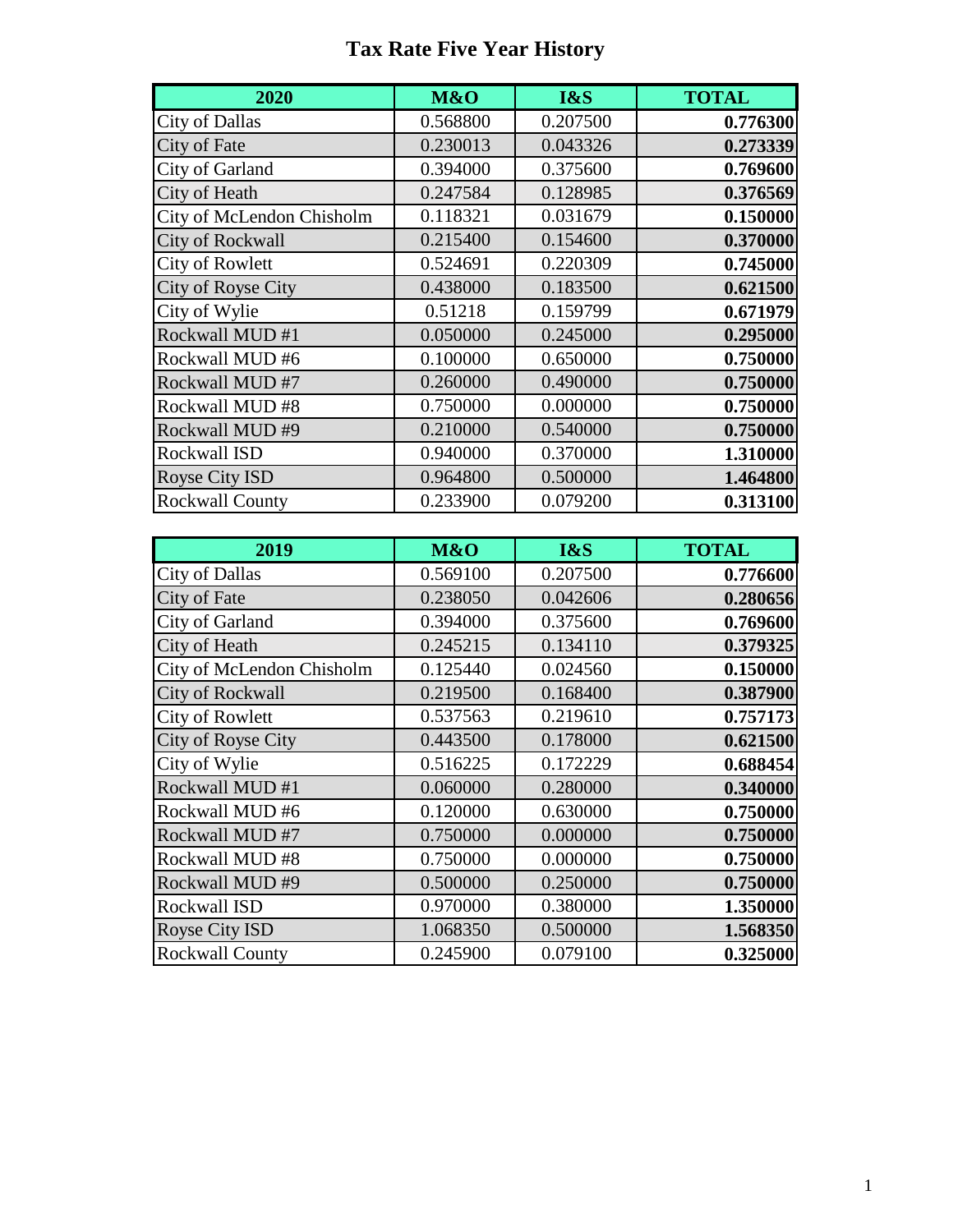## **Tax Rate Five Year History**

| 2018                      | M&O      | I&S      | <b>TOTAL</b> |
|---------------------------|----------|----------|--------------|
| <b>City of Dallas</b>     | 0.566700 | 0.210000 | 0.776700     |
| City of Fate              | 0.233004 | 0.058096 | 0.291100     |
| City of Garland           | 0.394000 | 0.310600 | 0.704600     |
| City of Heath             | 0.256509 | 0.132596 | 0.389105     |
| City of McLendon Chisholm | 0.090735 | 0.059265 | 0.150000     |
| <b>City of Rockwall</b>   | 0.222900 | 0.179200 | 0.402100     |
| <b>City of Rowlett</b>    | 0.531131 | 0.226042 | 0.757173     |
| City of Royse City        | 0.450500 | 0.171000 | 0.621500     |
| City of Wylie             | 0.538206 | 0.187642 | 0.725848     |
| Rockwall MUD #1           | 0.100000 | 0.290000 | 0.390000     |
| Rockwall MUD #6           | 0.200000 | 0.550000 | 0.750000     |
| Rockwall MUD #7           | 0.750000 | 0.000000 | 0.750000     |
| Rockwall MUD #8           | 0.750000 | 0.000000 | 0.750000     |
| Rockwall MUD #9           | 0.750000 | 0.000000 | 0.750000     |
| <b>Rockwall ISD</b>       | 1.040000 | 0.390000 | 1.430000     |
| Royse City ISD            | 1.170000 | 0.500000 | 1.670000     |
| <b>Rockwall County</b>    | 0.242700 | 0.085700 | 0.328400     |

| 2017                      | M&O      | I&S      | <b>TOTAL</b> |
|---------------------------|----------|----------|--------------|
| <b>City of Dallas</b>     | 0.558000 | 0.222400 | 0.780400     |
| City of Fate              | 0.216870 | 0.074230 | 0.291100     |
| City of Garland           | 0.394000 | 0.310600 | 0.704600     |
| City of Heath             | 0.270086 | 0.147225 | 0.417311     |
| City of McLendon Chisholm | 0.088099 | 0.061901 | 0.150000     |
| City of Rockwall          | 0.245400 | 0.178200 | 0.423600     |
| <b>City of Rowlett</b>    | 0.551190 | 0.225983 | 0.777173     |
| City of Royse City        | 0.454000 | 0.167500 | 0.621500     |
| City of Wylie             | 0.580307 | 0.200693 | 0.781000     |
| Rockwall MUD #1           | 0.110000 | 0.340000 | 0.450000     |
| Rockwall MUD #6           | 0.420000 | 0.330000 | 0.750000     |
| Rockwall MUD #7           | 0.750000 | 0.000000 | 0.750000     |
| Rockwall MUD #8           | 0.750000 | 0.000000 | 0.750000     |
| Rockwall MUD #9           | 0.750000 | 0.000000 | 0.750000     |
| Rockwall ISD              | 1.040000 | 0.400000 | 1.440000     |
| Royse City ISD            | 1.170000 | 0.500000 | 1.670000     |
| <b>Rockwall County</b>    | 0.255870 | 0.093930 | 0.349800     |